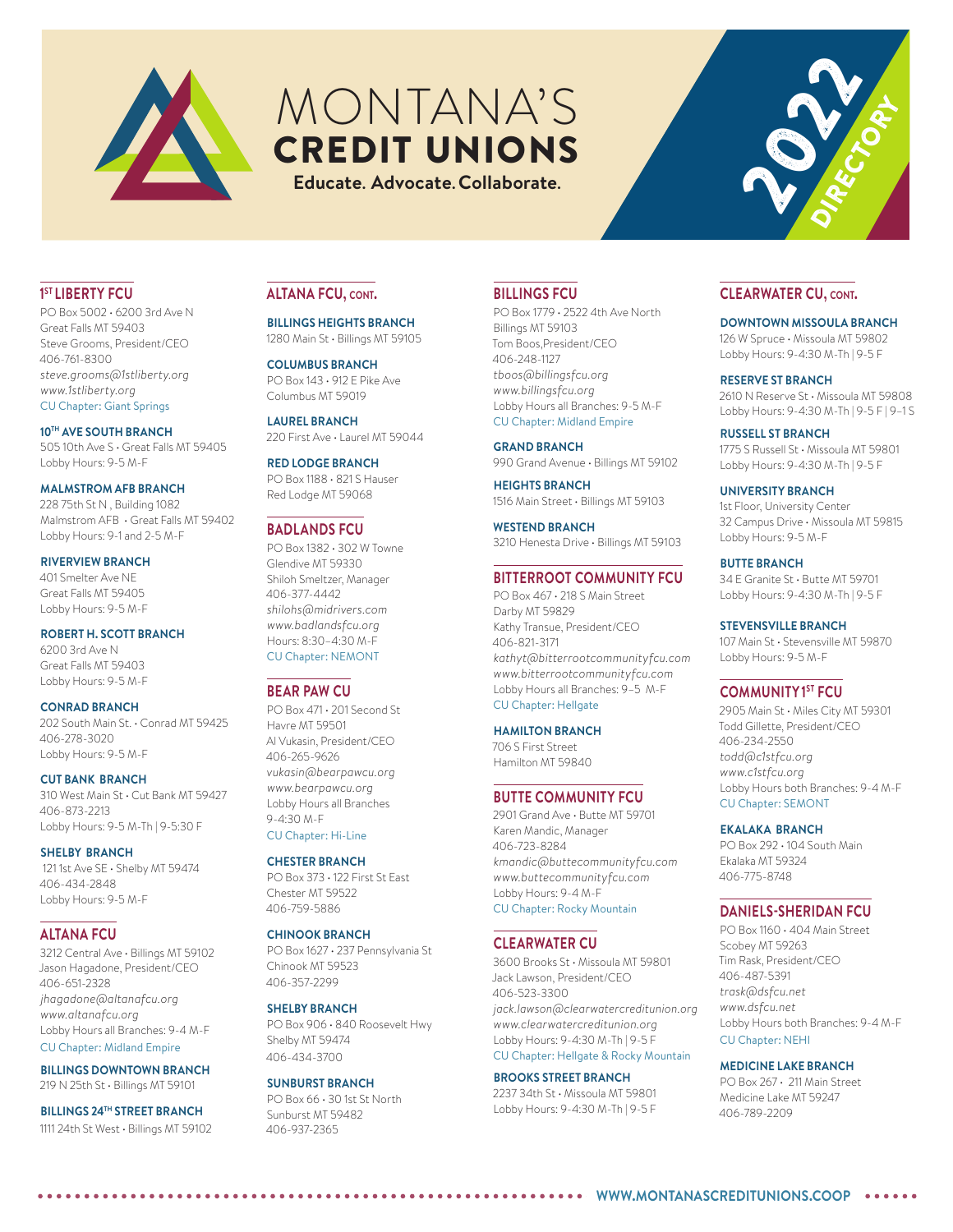### **2022 MONTANA CREDIT UNION DIRECTORY**

### **DEER LODGE COUNTY SCHOOL EMPLOYEES FCU**

PO Box 1248 • 112 West 3rd St Anaconda MT 59711 Peggy Davis, Manager 406-563-7208 *atcu@bresnan.net* Lobby Hours: 12-4:30 M-F CU Chapter: Rocky Mountain

### **EMBARK CU**

PO Box 2649 • 1500 River Drive North Great Falls MT 59403 Debra Evans, President/CEO 406-727-7300 *deb.evans@embarkcu.com www.embarkcu.com* Lobby Hours: 9-5 M-F CU Chapter: Giant Springs

#### **10TH AVENUE BRANCH**

1915 10th Ave S • Great Falls MT 59405 Lobby Hours: 9-5 M–F

#### **FAMILY FIRST FCU**

PO Box 6587 • 2901 11th Ave South Great Falls MT 59406 Kathy Briggs, Manager 406-727-7575 *kbriggs@familyfirstfcu.org www.familyfirstfcu.org* Lobby Hours: 9-4 M-F CU Chapter: Giant Springs

### **FERGUS FCU**

106 E Janeaux • Lewistown MT 59457 Jayme Durbin, President/CEO 406-535-7478 *jayme@fergusfcu.com www.fergusfcu.com* Lobby Hours: 9-4:30 M-W | 9-5 Th-F CU Chapter: Giant Springs

### **FORT PECK COMMUNITY FCU**

PO Box 214 • Admin Building, E Kansas Fort Peck MT 59223 Joe VanderWoude, Manager 406-526-3223 *joeftpeck@nemont.net www.fortpeckcu.com* Lobby Hours: 8:30-4 M-F CU Chapter: NEHI

#### **GLASGOW BRANCH**

54176 US Highway 2 • Glasgow MT 59230 406-228-9292 Lobby Hours: 8:30-4 M-Th | 8:30–5 F

### **FROID FCU**

**2**

PO Box 249 • 105 2nd Ave N Agland Coop • Froid MT 59226 Ellina Clark, Manager 406-766-2350 *froidfcu@outlook.com* Lobby Hours: 1-5 TTh CU Chapter: NEHI

### **GLENDIVE BN FCU**

509A North Merrill • Glendive MT 59330 Jenifer Knutson, President/CEO 406-377-4250 *gbnfedcu@bnfcu.org www.bnfcu.org* Lobby Hours: 8:30-4:30 M-F CU Chapter: NEMONT

### **GRASSLANDS FCU**

PO Box 79 • 320 Main Street Circle MT 59215 Emily Guldborg, President/CEO 406-485-2288 *emily@grasslandscu.com www.grasslandscu.com* Lobby Hours: 9-5 M-F CU Chapter: NEMONT

#### **BAKER BRANCH**

PO Box 1101 • 118 S 1st Street W Baker MT 59313 406-778-2920 Lobby Hours 9-5 M-F

#### **HIGH PEAKS FCU**

PO Box 29 • 222 S Pacific Dillon MT 59725 Bob Pfister, President/CEO 406-683-4373 *bob@highpeaksfcu.com www.highpeaksfcu.com* Lobby Hours: 8:30-5 M-F CU Chapter: Rocky Mountain

#### **SHERIDAN BRANCH**

PO Box 784 • 103 S Main Street Sheridan MT 59749 406-842-5372 Lobby Hours: 10-4 M-Th | 10-4:30 F

#### **WHITEHALL BRANCH**

PO Box 443 • 9 N Main Street Whitehall MT 59759 406-287-5496 Lobby Hours: 9-4 M-Th | 9-5 F

#### **HORIZON CU**

PO Box 15128 • 13224 E Mansfield Ave Spokane Valley WA 99215 Jeff Adams, President/CEO 800-852-5316 *jadams@hzcu.org www.hzcu.org* Lobby Hours: 8-6 M- F CU Chapter: Rocky Mountain & Hellgate

#### **MISSOULA – SOUTH RESERVE**

2330 S Reserve • Missoula MT 59801 Alita Billington, Regional Director 406-728-1790 *abillington@hzcu.org* Lobby Hours 9-5 M-F

#### **MISSOULA – NORTH RESERVE**

3708 N Reserve St Missoula MT 59808 406-728-1790 Lobby Hours 9-5:30 M-F

#### **HORIZON CU, cont.**

#### **MISSOULA – BROOKS STREET**

1502 Dearborn Ave Missoula MT 59801 406-728-1790 Lobby Hours 9-5 M-F

#### **BUTTE BRANCH**

PO Box 3726 • 1555 Harrison Ave Butte MT 59702 406-723-8288 Lobby Hours: 8:30-5 M-F

### **INTREPID CU**

PO Box 159 • 915 Kessler Helena MT 59624 Greg Strizich, President/CEO 406-443-5400 *gstrizich@intrepidcu.org www.intrepidcu.org* Lobby Hours: 9-5 M-F CU Chapter: Gates of the Mountains

#### **SANDERS BRANCH**

3150 Sanders St Helena MT 59602

#### **PROSPECT BRANCH**

1930 Prospect Ave Helena MT 59601

### **BOZEMAN BRANCH**

424 E Main St, Suite 102B Bozeman MT 59715 406-602-4500

### **LINCOLN COUNTY CU**

PO Box 1586 • 714 W 6th St Libby MT 59923 Lindsay Beaty, President/CEO 406-293-7771 *lindsay@lincolncountycu.com www.lincolncountycu.com* Lobby Hours: 9-5 M-F CU Chapter: WESTMONT

#### **TROY BRANCH**

Stein's Market 607 E Missoula Ave • Troy MT 59935 406-295-5569 Hours: 9-6 M-F | 9-12 Sat.

#### **MDU EMPLOYEES FCU**

210 S Merrill • Glendive MT 59330 Michelle Sickler, Manager 406-377-8883 *mdufcu@midrivers.com www.mdufcu.com* Lobby Hours: 8:30-3 M-F

#### CU Chapter: NEMONT

#### **MILE HIGH FCU**

PO Box 3152 • 3410 Monroe Ave Butte MT 59701 Kristy Tate, President/CEO 406-782-8341 *kristy@milehighfcu.org www.milehighfcu.org* Lobby Hours: 8:30-5 M-W | 9:30-5 Th | 9–5 F CU Chapter: Rocky Mountain

### **MILES CITY FCU**

PO Box 27 • 2515 Main St Miles City MT 59301 Sheila Brown, Manager 406-234-5458 *mcfcu@midrivers.com www.milescityfcu.virtualcu.net* Lobby Hours: by Appointment CU Chapter: SEMONT

#### **MM EMPLOYEES FCU**

PO Box 1569 • 2000 S Russell, Ste 6 Missoula MT 59806 Debbie McConaughey, Manager 406-541-6628 *mmemployeesfcu@hotmail.com* Hours: 9-5 M, T, Th | Appointment only–W CU Chapter: Hellgate

### **MECU**

PO Box 2668 • 2000 S Russell, Ste 1 Missoula MT 59801 Leslie Womack, President/CEO 406-728-1034 *lwomack@mtedcu.org www.mtedcu.org* Lobby Hours: 9-5 M–F CU Chapter: Hellgate

#### **MONTANA CU**

PO Box 5027 • #15 Fourteenth St South Great Falls MT 59403 Steve King, President/CEO 406-727-2210 *sking@montanacu.com www.montanacu.com* Lobby Hours all Branches: 9-5 M-Th | 8:30-5:30 F CU Chapter: Giant Springs

#### **NORTH OFFICE**

540 Smelter Avenue NE Great Falls MT 59404

#### **9TH STREET OFFICE**

901 8th Avenue South Great Falls MT 59401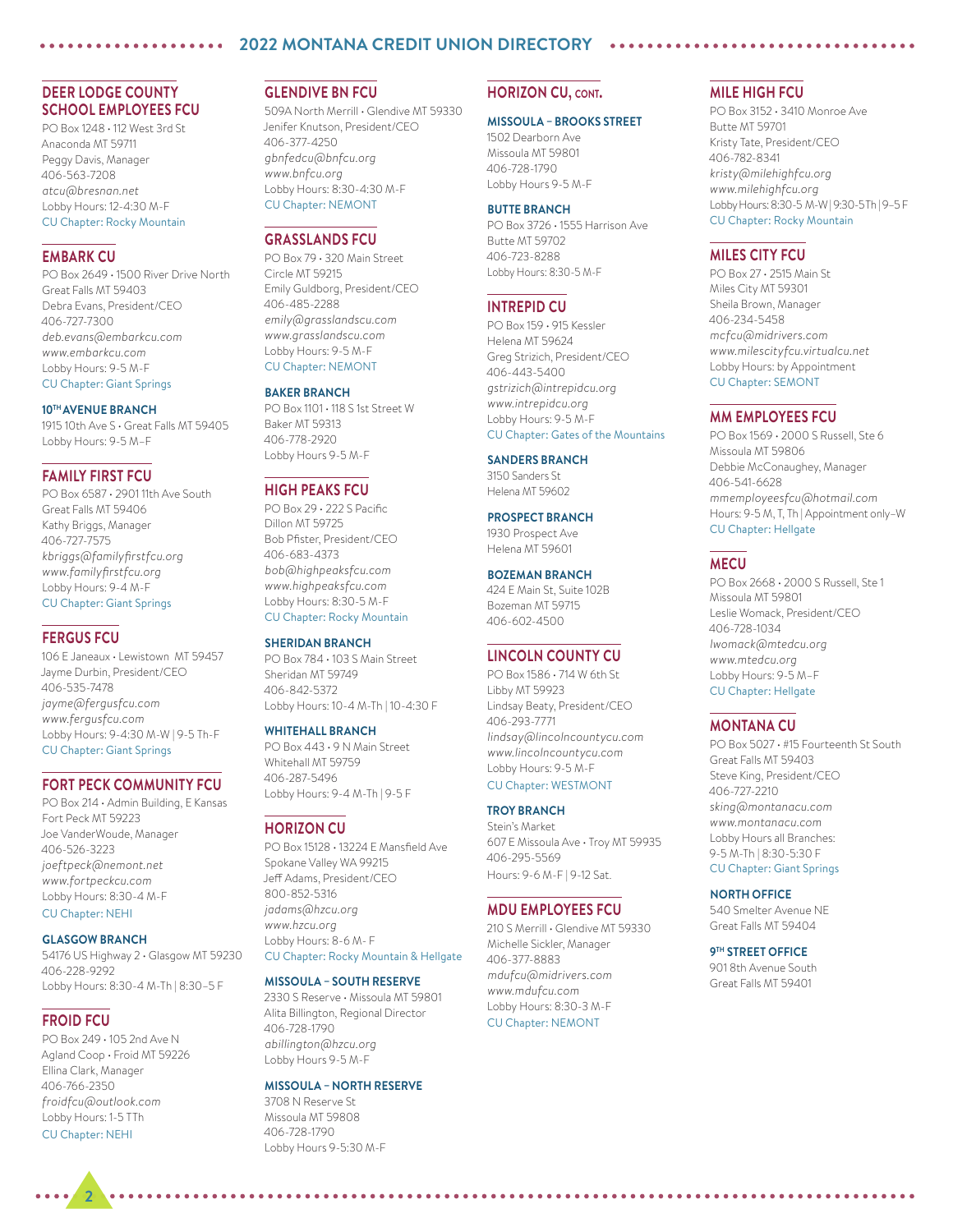### **2022 MONTANA CREDIT UNION DIRECTORY**

### **MONTANA HEALTH FCU**

PO Box 2376 • 2526 Shiloh Rd Billings MT 59106 Dennis Wizeman, President/CEO 406-259-2000 *dennis@montanahealthfcu.org www.montanahealthfcu.org* Lobby Hours: 9-5 M-F CU Chapter: Midland Empire

#### **DOWNTOWN BRANCH**

3100 2nd Ave North • Billings MT 59101

### **MOUNTAIN AMERICA CU**

9800 South Monroe St Sandy UT 84070 Sterling Nielsen, President/CEO 800-748-4302 *snielsen@macu.com www.macu.com*

### CU Chapter: Midland Empire & Hellgate

**BILLINGS BRANCH** 875 Main Street • Billings MT 59604 406-534-0932 Lobby Hours: 9-6 M-F

#### **MISSOULA BRANCH**

2825 N Reserve St • Missoula MT 59808 406-317-7181 Lobby Hours: 9-6 M-F

### **MOUNTAIN WEST FCU**

PO Box 4295 • 400 East Park St Butte MT 59701 Whitney Johnson, Manager 406-782-9760 *whitneyj@mountainwestfcu.com www.mountainwestfcu.com* Lobby Hours: 8-5 M-F CU Chapter: Rocky Mountain

#### **LIBBY BRANCH**

1010 Minnesota Ave • Libby MT 59923 406-293-6421 Lobby Hours: 9:30-4:30 M-Th | 9:30-5 F

### **NORTHERN MT HOSPITAL FCU**

PO Box 2331 • 30 13th St Havre MT 59501 Lorna Kirkpatrick, Manager 406-262-1306 *nmhfcu@nmhcare.org* Window Hours: 11:30-1:30 M–F CU Chapter: Hi-Line

### **NORTHWESTERN ENERGY EMPLOYEES FCU**

PO Box 3529 • 2100 Harrison Ave Butte MT 59701 Denise Anderson, President/CEO 406-782-2139 *denise@nweefcu.org nweefcu.org* Lobby Hours at Both Branches 8:30-5 M-F

CU Chapter: Rocky Mountain

### **NORTHWESTERN ENERGY EMPLOYEES FCU, cont.**

#### **COLSTRIP OFFICE**

PO Box 1914 • 421 Willow Avenue Colstrip MT 59323 406-748-2324

### **PARK SIDE CU**

1300 Baker Avenue • Whitefish MT 59937 Jeremy Presta, President/CEO Flathead Valley: 406-862-2652 Missoula Area: 406-728-4475 *jpresta@parksidefcu.com www.parksidefcu.com* Lobby Hours all Branches 9-5:30 M,T,W,F | 10-5:30 Th CU Chapter: WESTMONT & Hellgate

#### **BIGFORK**

8111 Hwy 35, Suite 110A • Bigfork MT 59911

**COLUMBIA FALLS BRANCH** 1015 9th St W • Columbia Falls MT 59912

**EVERGREEN BRANCH** 2181 Hwy 2 E, Ste. 10• Kalispell MT 59901

**KALISPELL BRANCH** 660 Sunset Blvd • Kalispell MT 59901

**MISSOULA GREAT NORTHERN** 2300 Great Northern Ave Missoula MT 59808

#### **MISSOULA BROOKS**

4055 Brooks St, Ste C Missoula MT 59804

### **MISSOULA BROADWAY**

320 W Broadway St, Ste B Missoula MT 59802

#### **RAVALLI COUNTY FCU**

PO Box 598 • 501 N 1st Street Hamilton MT 59840 Darci Parsons, President/CEO 406-363-4631 *darci@ravallicountyfcu.org www.ravallicountyfcu.org* Lobby Hours: 9-5:30 M-F CU Chapter: Hellgate

### **FLORENCE BRANCH**

5525 US Hwy 93 N • Florence MT 59833 Lobby Hours: 9-6 T-F | 9-3 S 406-363-4631

#### **RICHLAND FCU**

201 West Holly Street • Sidney MT 59270 Kevin Mayer, Manager/CEO 406-482-2704 *kmayer@richlandfcu.com www.richlandfederalcreditunion.com* Lobby Hours: 9-4 M-F CU Chapter: NEMONT

#### **CULBERTSON BRANCH**

PO Box 479 • 18 East 2nd Street Culbertson MT 59218 406-787-5890 Lobby Hours: 9-3 M-F

### **RIMROCK CU**

952 Central Ave • Billings MT 59102 Wade McFadden, CEO 406-248-3685 *wade@rimrockcu.org www.rimrockcu.org* Hours: 9-5 M-F CU Chapter: Midland Empire

### **ROCKY MOUNTAIN CU**

3400 N Montana • Helena MT 59602 Steve Sendon, President/CEO 406-449-2680 *ssendon@rmcu.net www.rmcu.net* Lobby Hours at all Branches 8:30-4:30 M-F CU Chapter: Gates of the Mountains & Rocky Mountain

### **11TH AVENUE BRANCH**

1820 11th Ave Helena MT 59601 406-449-2680

#### **HUFFINE LANE BRANCH**

8645 Huffine Lane Bozeman MT 59718 406-586-1505

### **BAXTER BRANCH**

1840 Baxter Lane Bozeman MT 59715 406-602-4800

### **BELGRADE BRANCH**

90 W Madison Belgrade MT 59714 406-586-1505

### **BUTTE BRANCH**

2101 Yale Ave Butte MT 59701 406-723-5381

#### **RUSSELL COUNTRY FCU**

PO Box 2605 • 810 1st Ave S Great Falls MT 59403 Bernie Neibauer, President/CEO 406-761-2880 *bernien@russellcountryfcu.com www.russellcountryfcu.com* Lobby Hours: 8:30-5 M-Th | 8:30-5:30 F CU Chapter: Giant Springs

#### **MT AIR NATIONAL GUARD BRANCH**

2800 Airport Ave B Great Falls MT 59404 406-761-0306 Lobby Hours: 9–1 M-F

### **FAIRFIELD BRANCH**

PO Box 427 • 105 4th St S Fairfield MT 59436 406-467-2541 Lobby Hours: 9–5 M-F

### **ST. PAT'S EMPLOYEES FCU**

500 W Broadway • Missoula MT 59802 Silvia Davis, Manager 406-329-5665 *credit.union@providence.org www.stpatscu.com* Lobby Hours: 7:30-5 M-F CU Chapter: Hellgate

### **SEG FCU**

PO Box 69 • 617 SE 4th Street Laurel MT 59044 Janice Lehman, President/CEO Danielle Kopp, President/CEO starting July 1 406-628-7711 *janice@segfcu.com | danielle@segfcu.com www.segfcu.com* Lobby Hours: 9-5 M-F CU Chapter: Midland Empire

#### **SKY FCU**

PO Box 1690 • 111 North B St Livingston MT 59047 Annamarie DeYoung, President/CEO 406-222-1750 *annad@skyfcu.org www.skyfcu.org* Lobby Hours: 9-5 M-F CU Chapter: MIdland Empire

#### **BOZEMAN BRANCH**

PO Box 1430 • 777 E Main St Bozeman MT 59771 Lobby Hours: 9-5 M-F

#### **BOZEMAN WALMART BRANCH**

1500 N 7th Avenue • Bozeman MT 59771 Lobby Hours: 9-7 M-F | 9-4 S

#### **BELGRADE BRANCH**

95 N Weaver St • Belgrade MT 59714 Lobby Hours: 9-5 M-F

#### **BIG TIMBER BRANCH**

233 McLeod St • Big Timber MT 59011 Lobby Hours: 9-5 M-F

#### **SOUTHWEST MT CFCU**

1035 W Park • Anaconda MT 59711 Tom Dedman, President/CEO 406-563-8484 *tdedman@swmcfcu.org www.swmcfcu.org* Lobby Hours both Branches 8:30-5 M,W-F | 9–5 T CU Chapter: Rocky Mountain

#### **BUTTE BRANCH**

1925 Elizabeth Warren Ave Butte MT 59701 406-782-8337

### **TRICOUNTY FCU**

PO Box 531 • 15 First St SE Harlowton MT 59036 Joann Jenkins, Manager 406-632-4357 *tricoun@mtintouch.net* Lobby Hours: 9-2 M-F CU Chapter: Giant Springs

**3**